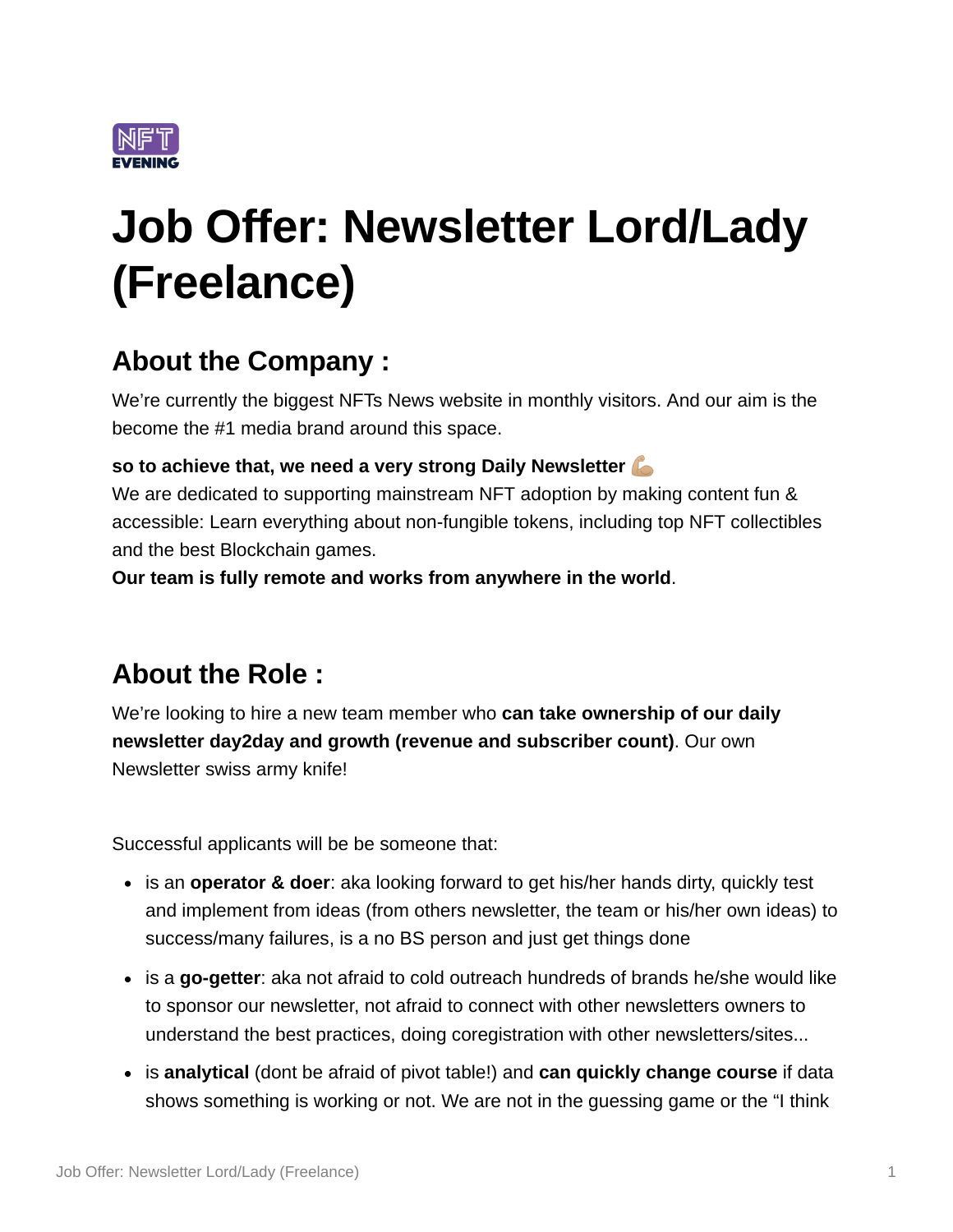this or that". With internet marketing, you have access to data, how many people clicked on your reader acquisition ads, how many people subscribed, how long do they stay subscribed and engaged, how many people clicked on your newsletter sponsored ads…so you may as well stop the guessing game and put stats in front of your ideas to validate them.

**is able to talk to developers, writers, advertisers…**Your job will involve having to work with many different people. For instance, you need a landing page for your reader acquisition campaigns. Well, you will have to do a mockup and then go back and forth with developers team to make it a reality.

You will be assisted by one of our team member that is a NFT nuts and he/she will produce the content of the newsletter. That part you wont have to do but you will have to start seing what content works, what writing style keep readers engaged…so it will be many conversations with your writer.

For the right person this will be an **exciting opportunity to bring our newsletter to the next level in term of subscribers count and growth, monetization, set up paid user acquisition campaigns** and work closely with editorial manager, sales and founders. We kind of already have a game plan but execution is always the key.

You will be the captain of the newsletter business unit - and this is big business - just looks at the million of dollars MorningBrew, TheHustle, ... make every year! You will of course get a piece of the action for yourself.

Previous Newsletter experience is not essential but a big plus + you have to be passionate about growth, acquiring readers, calculating readers LTV ….

## **Required Skills**

Years of experience are not the defining factor for us but in general we would expect at least 2 years of practical experience (growing newsletters, running performance marketing ads / direct response ads …).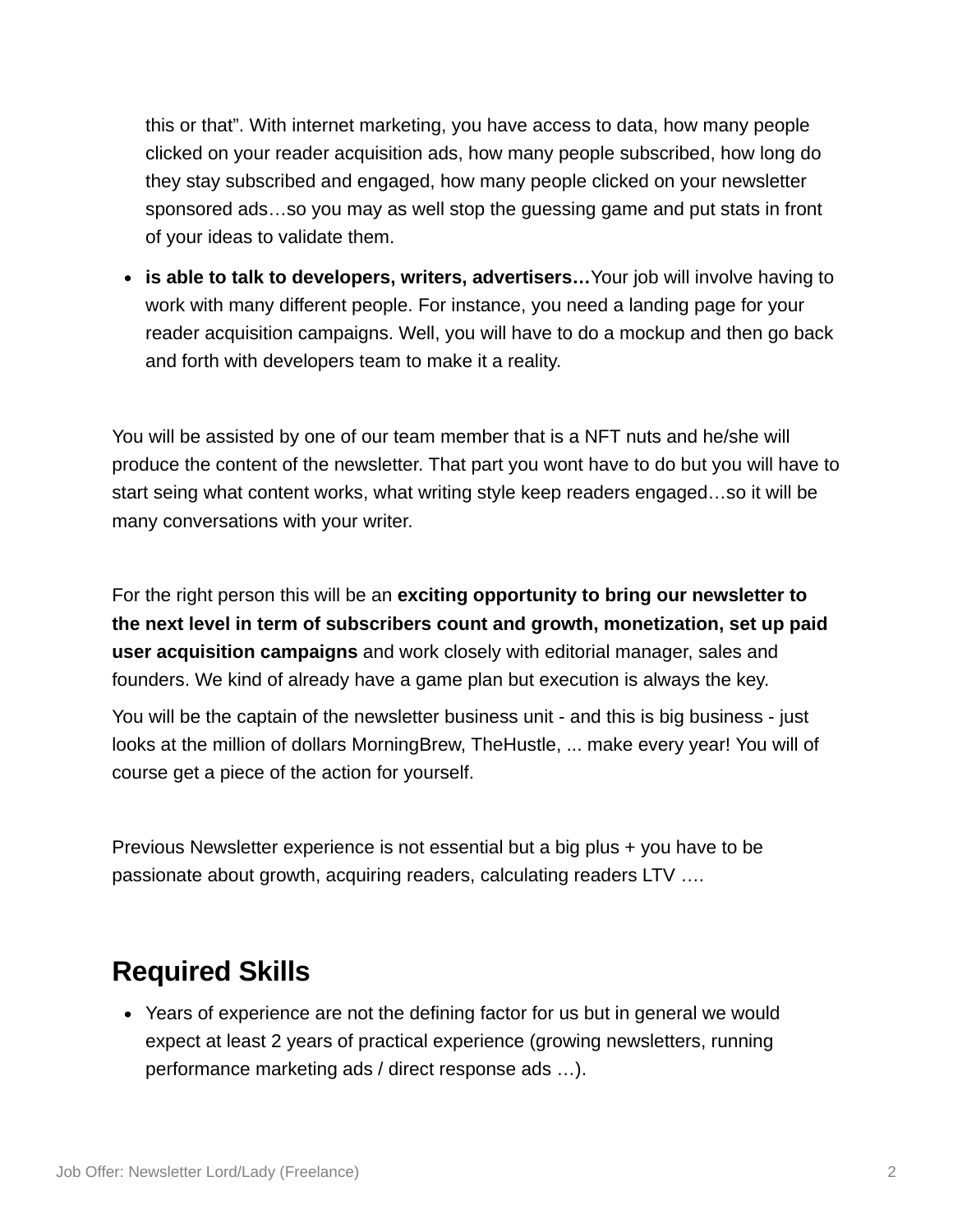- Ability to build a deep understanding of a new domain
- Good spoken English for team communication
- Availability in CET (Central European Time) working hours for team calls or at least overlap for few hours
- Working within small focussed teams and able to give/receive feedback from the team

#### **Compensation / Payment :**

- $\bullet$  \$20/h + bonus/commission once revenue from sponsored ads and subscribers counts start really growing
- Full time: 40 hours per week (we are flexible on hours worked)
- Accepting proposals worldwide and can pay in any currency.

## **To Apply :**

Successful applicants will be hungry for the challenge, and want to build a newsletter that will be read by millions of people at some point.

Send an email to [j](mailto:jimmy@bro-media.net)immy@nftevening.com with the subject of the email being "Newsletter Lord/Lady - application".

Send a resume + send us a **short video** where you answer the following questions:

- 1 Tell me about something that you've built that you are proud of
- 2 What newsletters do you read and why?
- 3- How many hours are you available per week?
- 4 Give us 2/3 things you would change immediately on our current newsletter
- 5- Have you run ads in the past and on which platform?
- 6 And very importantly why do you think you will be good for this role?